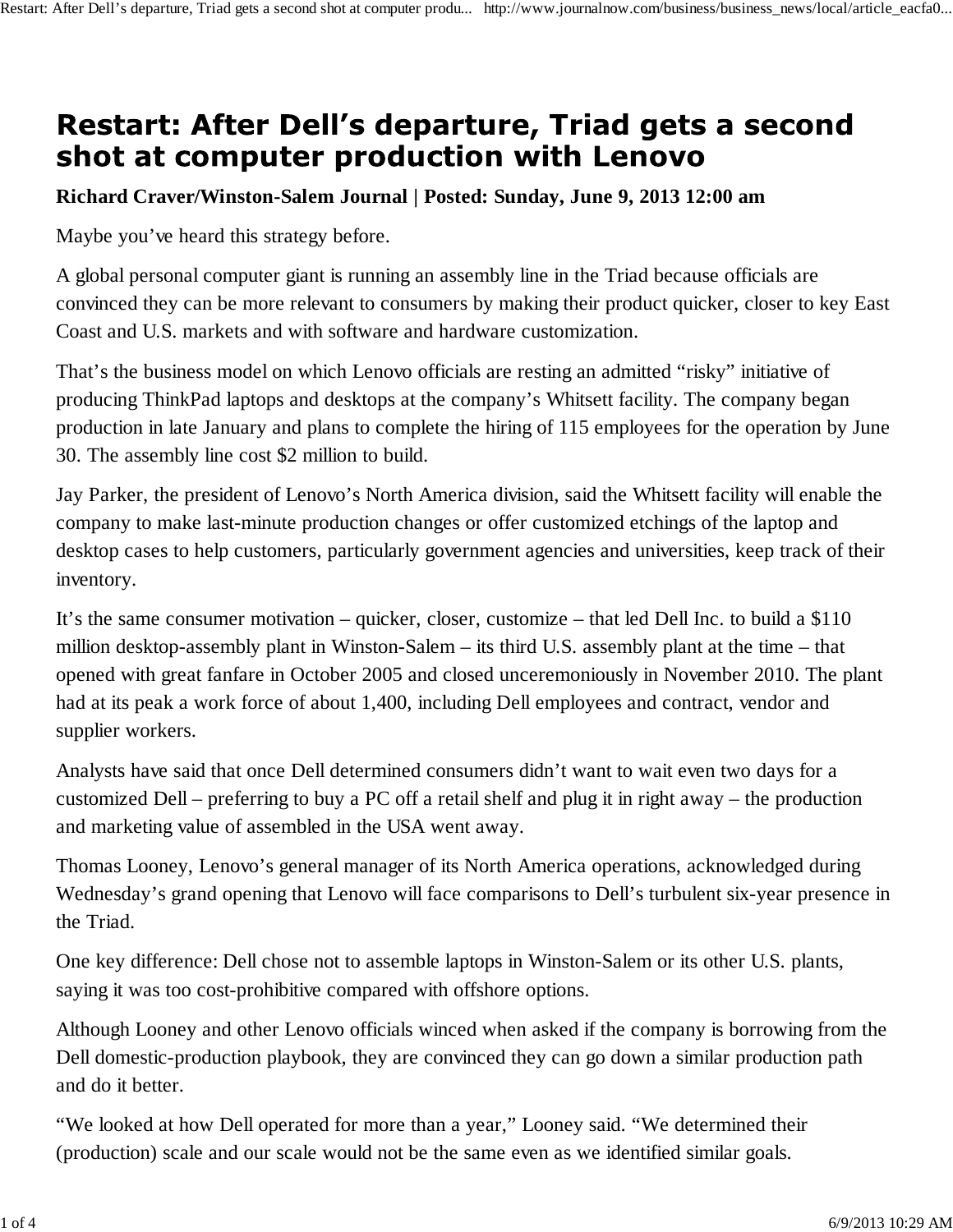"We've got to do business the way our customers want to do business, and that's what this facility will give us – the flexibility and speed to beat our competition every day on the streets."

'A toe in the water'

Of course, that strategy was said in a similar vein by Dell officials in the recruiting and ramping up phases of its Winston-Salem plant.

For example, at the ground-breaking ceremony for the Dell plant in February 2005, Ro Parra, at that time the company's senior vice president for the Americas, said that the computer-assembly plant would play a critical role in the future of both the company and the community.

"At Dell, it's in our DNA to constantly find new ways to serve our customers more effectively and more efficiently," Parra said. "This new factory is critical to meeting those needs because an increasing number of our customers are on the East Coast. By being in Winston-Salem, we will be able to serve our customers faster, more efficiently and more affordably."

By starting small, with production in the hundreds of thousands of units annually, Lenovo will be able to measure if the facility helps the company crack what has been a tough U.S. marketplace.

Lenovo is on pace to overtake Hewlett Packard as the largest global PC seller, trailing by 0.1 percentage point (14.8 percent to 14.7 percent) as of March 31, according to Gartner data. By comparison, Dell was the world's top PC manufacturer when it chose Winston-Salem for a plant in December 2004.

However, Lenovo is fifth in U.S. market share at 8.9 percent, trailing Hewlett Packard (24.2 percent), Dell (20.8 percent), Apple (11.6 percent) and Toshiba (9 percent).

Lenovo is based in China and entered the U.S. market in a meaningful way by buying IBM's PC division in December 2004.

Like many consumer products in the sour U.S. economy, market-share gains in the PC industry appear to be more about taking customers from rivals than a net gain of overall sales.

"Consumers are migrating content consumption from PCs to other connected devices, such as tablets and smartphones," said Mikako Kitagawa, principal analyst at Gartner. "Even emerging markets, where PC penetration is low, are not expected to be a strong growth area for PC vendors."

Where Lenovo may have a viable niche with its assembled-in-the-USA strategy– just as Dell identified in the mid-2000s but struggled to maintain with its desktop-focused effort– is by focusing on corporate, government and educational sales.

"Unlike the consumer PC segment, the professional PC market, which accounts for about half of overall PC shipments, has seen growth, driven by continuing PC refreshes," Kitagawa said. "Despite the fact that some regions already passed the peak of PC refresh, overall professional PC demand continued to grow."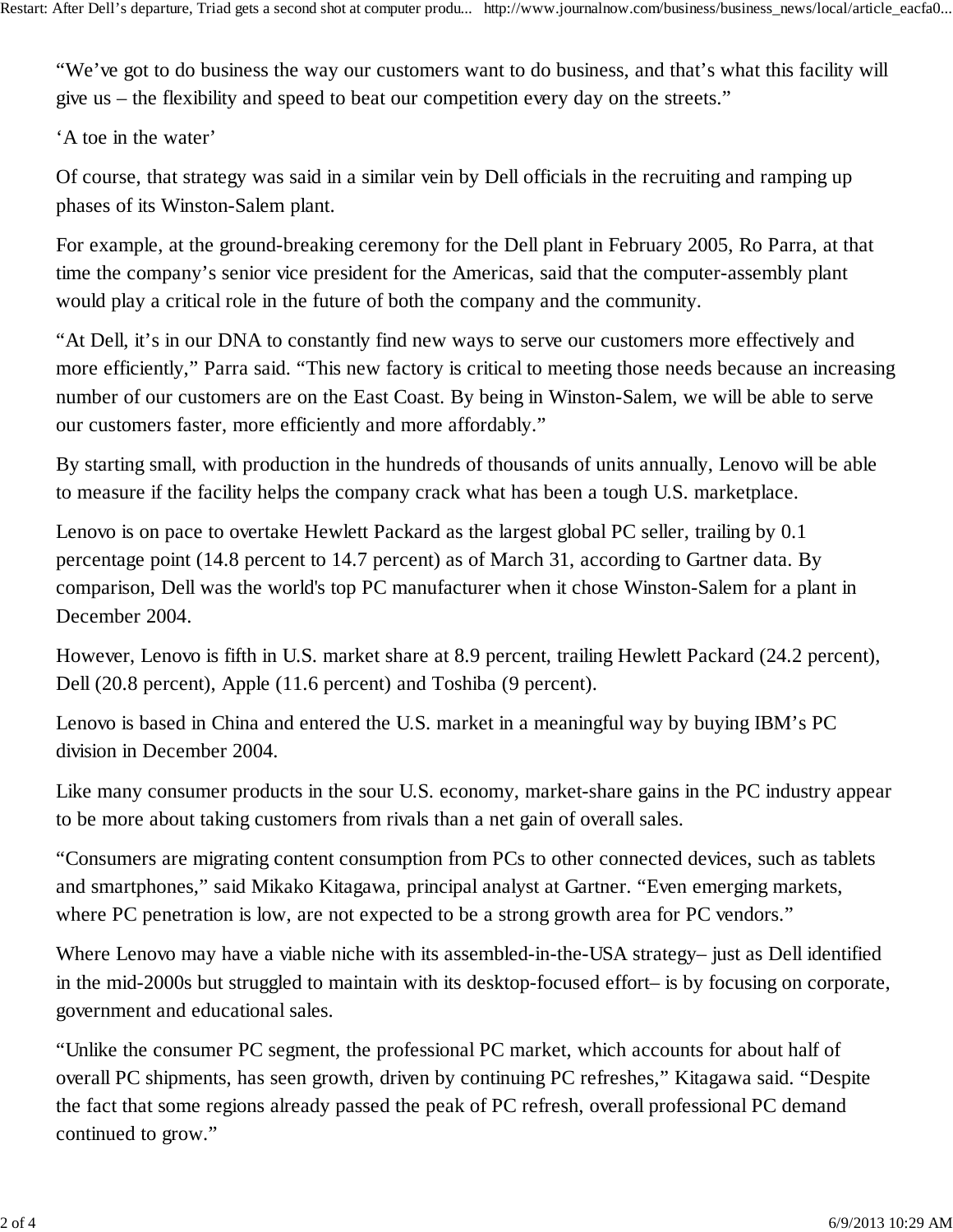Whereas Dell's rigidity did not allow it to consider assembling laptops, tablets and servers in the Winston-Salem plant, Lenovo officials consider that making those products in Whitsett as key to its flexibility.

"You could look at this as a well-intentioned experiment or a toe in the water to see what is possible for Lenovo in the U.S.," said Steve Kleynhans, the vice president of mobile and client computing group for Gartner. "By starting smaller and with more product diversity, those are positive signs compared with the Dell strategy."

Factors in Lenovo's favors

Another factor benefiting Lenovo's domestic production push compared with Dell is the rising tide of labor and overall production costs overseas, particularly for Asian contract manufacturers.

Lenovo manufactures nearly half of its computers in its facilities, a much larger percentage than its competitors.

"While we have not totally closed the cost gap versus other countries, we're now in range," Looney said.

Michael Walden, an economics professor at N.C. State University, said Lenovo represents another high-profile example of on-shoring manufacturing production, particularly to meet customer demand in key markets.

"With stagnant U.S. wages, improved U.S. productivity and rising wages in China, a factory location in the U.S. looks much better than a decade ago," Walden said.

Walden cautioned that the number of on-shored jobs will be relatively small "because the return is still a trickle, and manufacturing production is still moving in the direction of using more machinery and technology and fewer people."

Lenovo's on-shoring initiatives is symbolically relevant as well as financially, said John H. Boyd, a principal in The Boyd Co. Inc., a site-location consulting company in New Jersey,

"The real significance here lies in the industry sector: electronics," Boyd said.

"While there is a lively debate going on in the academic world and among economist-pundits as to the true extent that re-shoring is taking place, nevertheless it is due to a number of factors. The fact that we are seeing a re-shoring in electronics is significant because these operations were the first to go throughout the 1980s and 1990s.

Boyd said another significant factor is the willingness of U.S. communities and their elected leaders to allow the electronic giants to include a significant number of contract and temporary employees in their workforce while still qualifying for millions of dollars in local and state incentives.

Lenovo isn't receiving any state or local incentives for expanding in Whitsett.

Those provisions provide corporations with flexibility in scheduling, hiring and production, Boyd said.